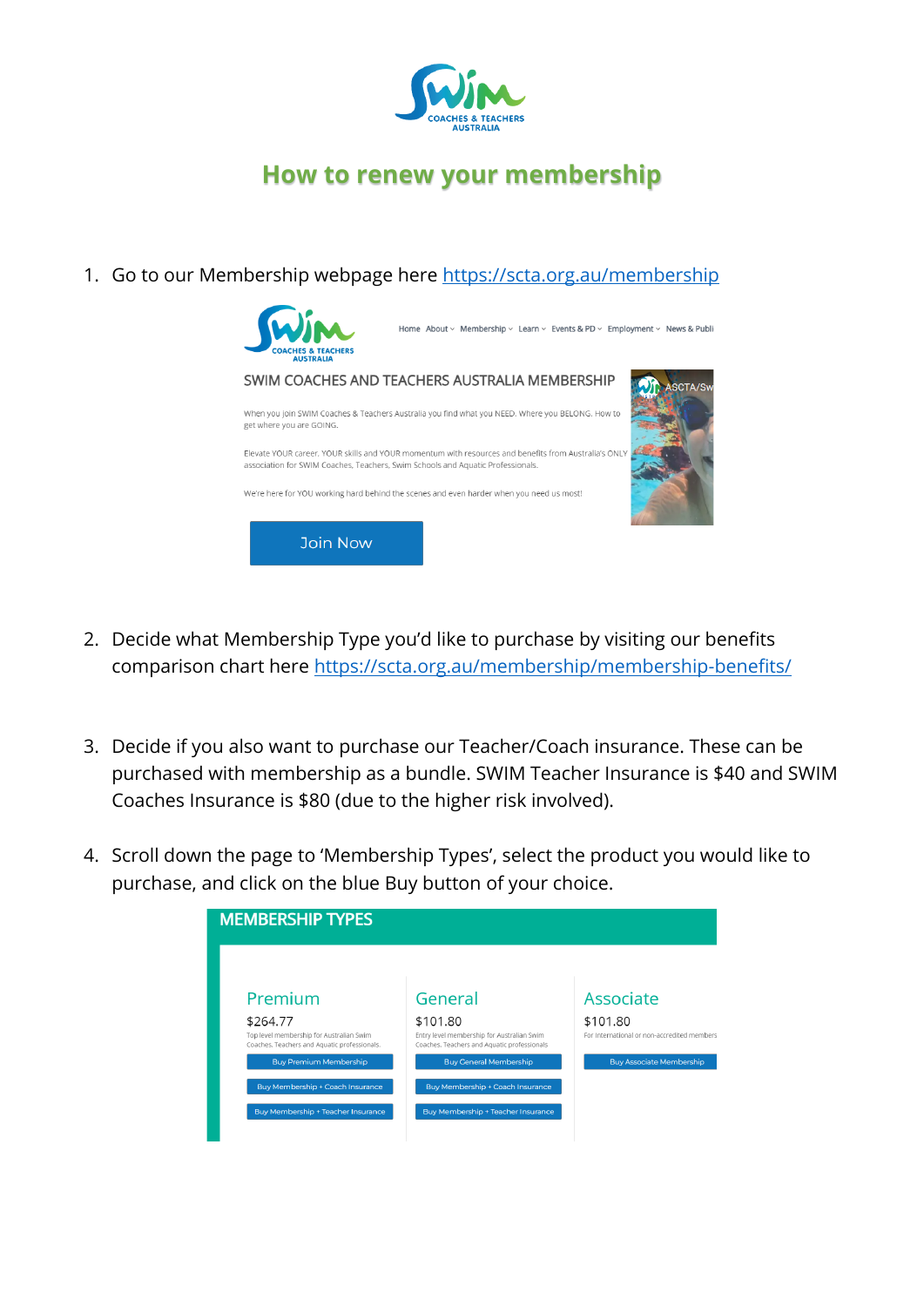5. A new window will open detailing your selected product, click on the BUY NOW green button.



6. Your payment gateway will then open. Please complete all the fields and ensure you have access to the email address you supply at this purchase point, because you will then receive an important message to this email address after you complete your payment transaction.

Before accepting the terms and conditions and privacy policy, click on the blue highlighted links to read these documents. Once you are happy, click on the accept button and then the green BUY NOW button. Once your transaction is approved you will receive an email.

|                           | Last kame                     |
|---------------------------|-------------------------------|
| Ernall                    |                               |
| Confirm Email             |                               |
| Country                   | Phone                         |
| Credit or debit card      | PLUS CODE                     |
| <b>CIII</b> Card massless | MNIZYT DVD<br>œ<br>o Serienni |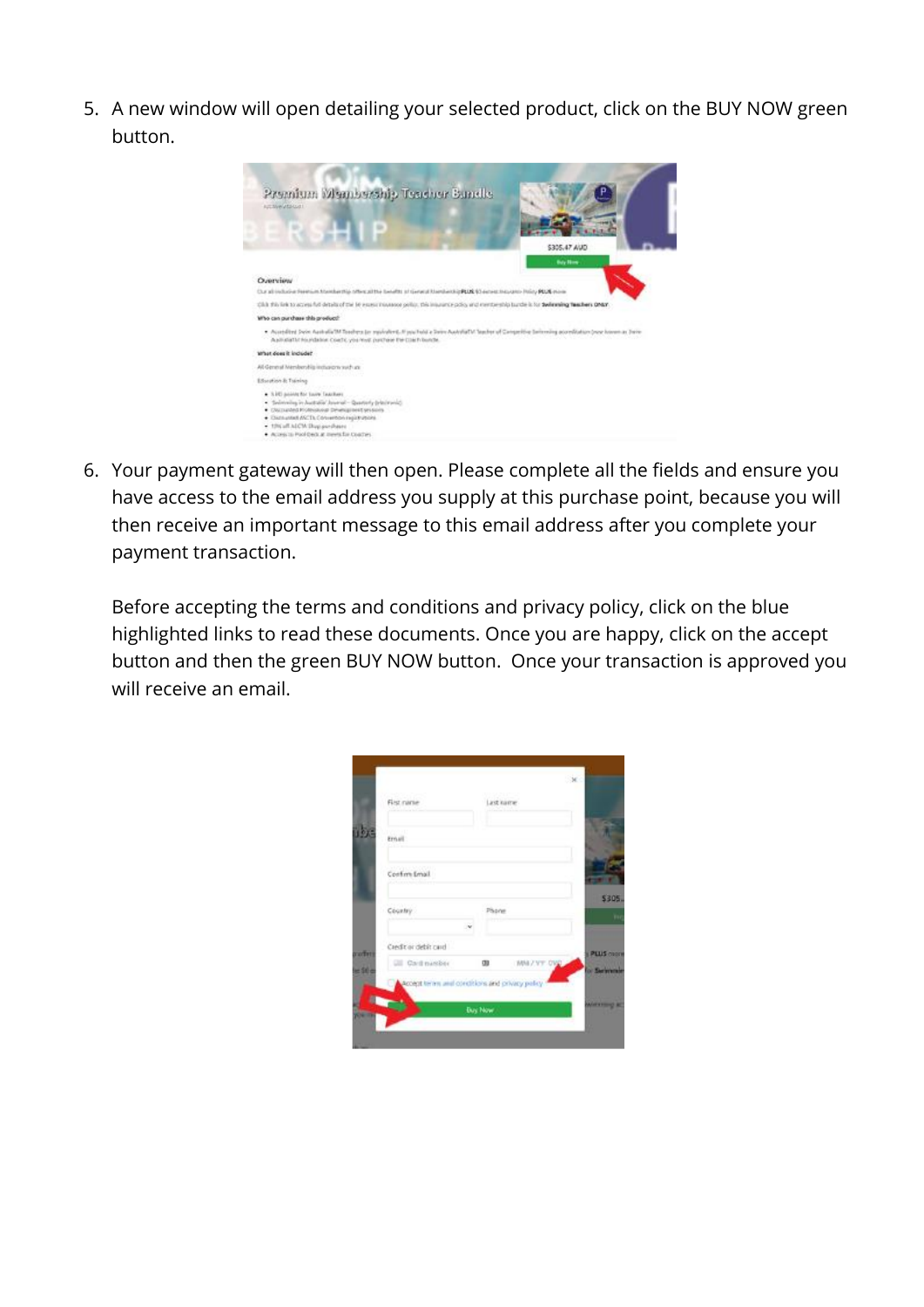7. You will now receive an email with a link to access your Dita profile, see an example below. If you do not receive this email in your Inbox, please check your Junk Mail.

Welcome back to Australian Swimming Coaches & Teachers Association!

Your recent purchase can be accessed using the details below. Sign in to your account: https://ascta.ditaplayer.com.au Usemame: Your username will appear here Need Help! If you require help on our courses, please contact us at support@ascta.com If you require any technical support, please contact dita Solutions at support@ditasolutions.com You can change your password at anytime by selecting the "Change Password" option by clicking on your name at the top right of the screen. If you forget your password please select the "I forgot my Password" Link on the logon page to reset your password. Please add support@ditasolutions.com to your email safe list so you always receive emails in the future. Thank you, Australian Swimming Coaches & Teachers Association

8. Once you have gained access to DITA, the SCTA Membership Application Form will appear on your To-Do List. Click on the OPEN folder icon under the ACTIONS column for this form.

| <b>R</b> TVTDLIN<br>$\mathbf{r}$<br><b>Surprise</b>               |                 |   |               |                                                                                              |         |                             |
|-------------------------------------------------------------------|-----------------|---|---------------|----------------------------------------------------------------------------------------------|---------|-----------------------------|
|                                                                   |                 |   |               |                                                                                              |         |                             |
| Seine                                                             |                 |   |               |                                                                                              |         | $\left\vert 1\right\rangle$ |
| $\frac{1}{2} \frac{d}{dt}$<br>$\sim$ 1.000                        | <b>Bate</b>     | л | Dut fale      | $\left\langle \left\langle \left\langle \right\rangle \right\rangle \right\rangle$ . David ( | timiter |                             |
| hortener<br>$\begin{array}{c} \mathbf{B}^{\top} \end{array}$<br>U | <b>Bellieve</b> |   | $16.046$ 2003 | Proti/Apparel                                                                                | ٠       | $\frac{1}{2}$               |
| $\mathfrak{m}$<br>Π                                               | <b>START</b>    |   | (6.94, 20)    |                                                                                              |         |                             |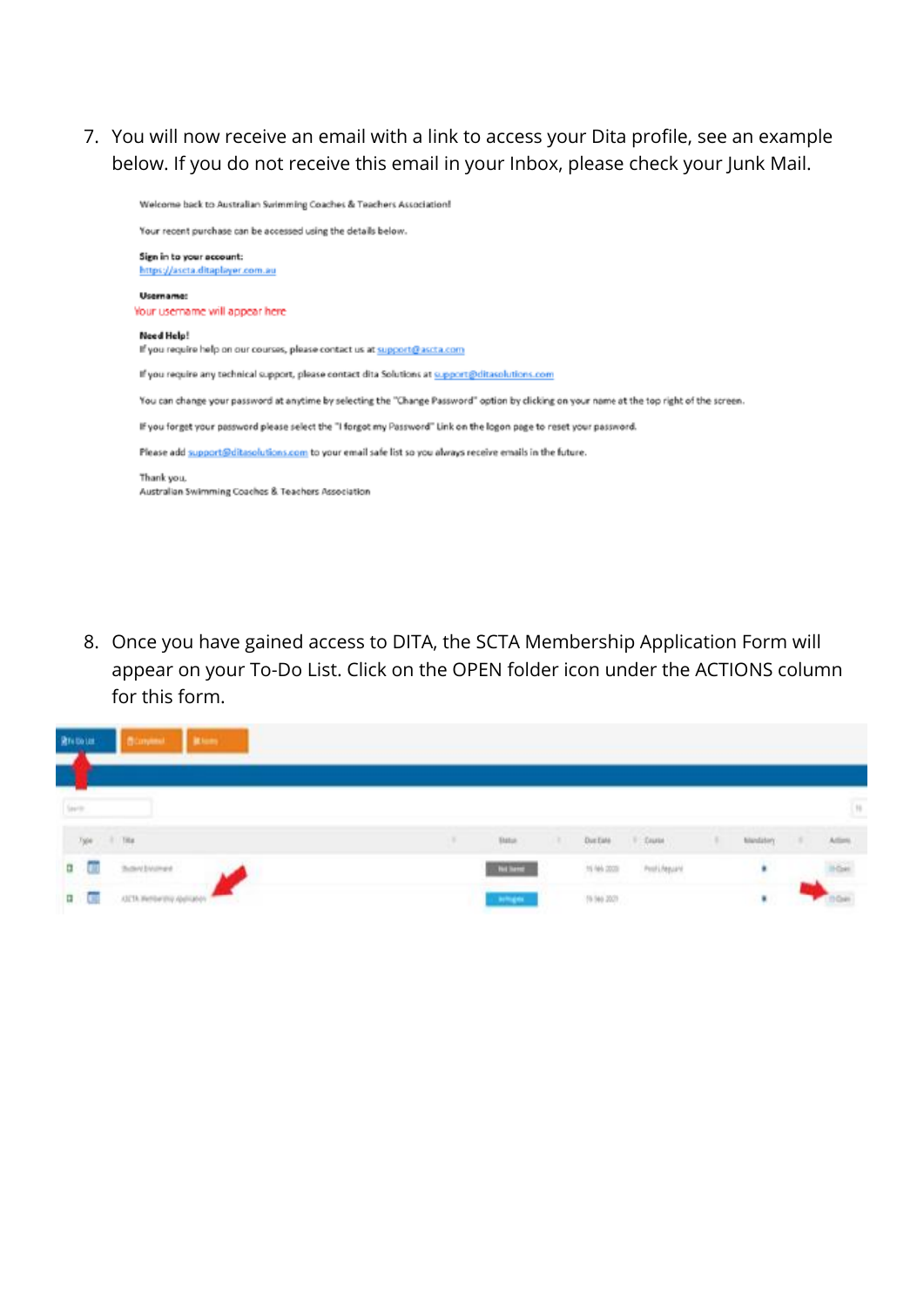9. Complete all sections of the form except the section entitled "Administrator Approval'. The 'Your reference' field is not mandatory, only to be used if you would like to utilise your own reference to identify the form.

| ASCTA Membership Application<br>ASCTA-MA-0001 |                           |
|-----------------------------------------------|---------------------------|
| Document No.                                  |                           |
| 10                                            |                           |
| Your Reference:                               |                           |
|                                               |                           |
|                                               | * INDICATES REQUIRED RELD |
| Personal Details                              |                           |
| · First Name:                                 |                           |
|                                               |                           |
| This field is required                        |                           |
| * Last Mame:                                  |                           |
|                                               |                           |
| This field is required                        |                           |
| · Date of Birth:                              |                           |
| $\mathbf{x}$<br>Salect a Date                 |                           |
| * Gender:                                     |                           |
| o<br>Male                                     |                           |
| Female<br>o                                   |                           |
| o<br>Other                                    |                           |

10. If you have purchased the Membership with Insurance Bundle, the Policy Wording and Important Notices can be accessed on the form. Your Certificate of Currency will be emailed directly to you from the Insurance Company. Once you have read and are happy with the Terms and Conditions, please click on the YES box.

| <b>INSURANCE</b>                                                                                             |
|--------------------------------------------------------------------------------------------------------------|
| With your SCTA Membership Bundle you recieve insurance cover from Sportscover Australia Pty Ltd              |
| Click the link to read and download the IMPORTANT NOTICES from Sportscover Australia Pty Ltd                 |
| Click the link to read and download the Combined Liability POLICY WORDING from Sportscover Australia Pty Ltd |
|                                                                                                              |
| <b>DECLARATIONS</b>                                                                                          |
| <b>SCTA Membership Terms &amp; Conditions</b>                                                                |
| I agree with these Terms & Conditions                                                                        |
| Yes                                                                                                          |
| Press Submit at the bottom of the page.                                                                      |
| This application will be verified by the SCTA Admininstration Team.                                          |